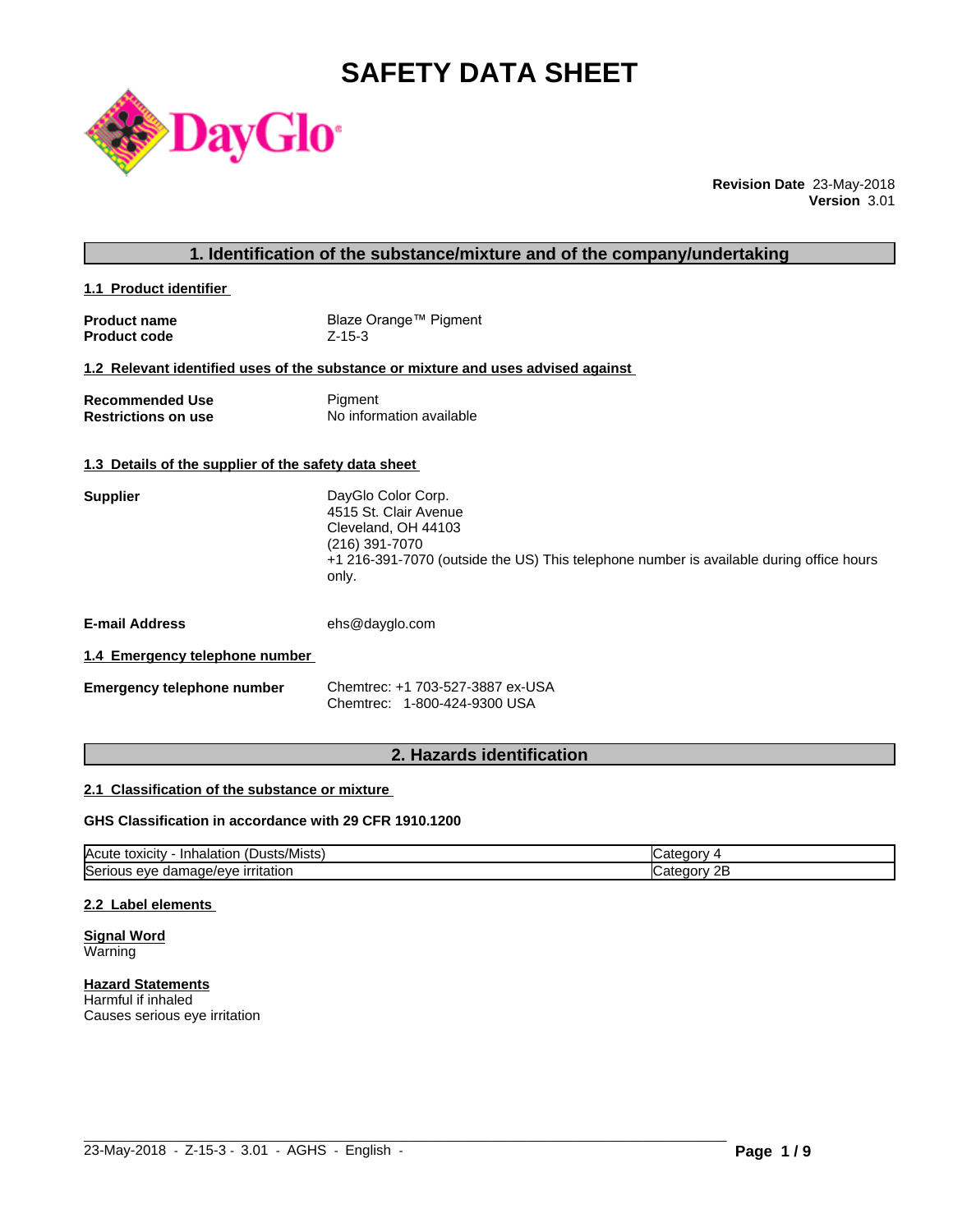

**Precautionary Statements - Prevention** Avoid breathing dust/fume/gas/mist/vapors/spray Use only outdoors or in a well-ventilated area Wash face, hands and any exposed skin thoroughly after handling Wear eye protection/ face protection

#### **Precautionary Statements - Response**

IF IN EYES: Rinse cautiously with water for several minutes. Remove contact lenses, if present and easy to do. Continue rinsing If eye irritation persists: Get medical advice/attention IF INHALED: Remove person to fresh air and keep comfortable for breathing Call a POISON CENTER or doctor if you feel unwell

#### **2.3. Other Hazards Hazards not otherwise classified (HNOC)**

Not Applicable

#### **2.4 Other information**

Not Applicable

**Unknown Acute Toxicity**  $\langle 1\%$  of the mixture consists of ingredient(s) of unknown toxicity

# **3. Composition/Information on Ingredients**

#### **Substance Mixture**

| Chemical<br>∣ Name                                                                      | `S No.<br>CA.              | $\mathbf{a}$ |
|-----------------------------------------------------------------------------------------|----------------------------|--------------|
| <b>Dod 1.4</b><br>20010<br>n sa<br>ن.<br>Dasit<br>.                                     | 3068<br>$\sim$<br>99-<br>ີ |              |
| The exact perceptage (conceptration) of compecition has been withhold as a trade secret |                            |              |

The exact percentage (concentration) of composition has been withheld as a trade secret.

# **4. First aid measures**

### **4.1 Description of first-aid measures**

| <b>General advice</b>                                           | No information available.                                                                                                                                                                                               |  |
|-----------------------------------------------------------------|-------------------------------------------------------------------------------------------------------------------------------------------------------------------------------------------------------------------------|--|
| Eye contact                                                     | Immediately flush with plenty of water. After initial flushing, remove any contact lenses and<br>continue flushing for at least 15 minutes. Keep eye wide open while rinsing. If symptoms<br>persist, call a physician. |  |
| <b>Skin contact</b>                                             | Immediate medical attention is not required. Wash off with soap and water.                                                                                                                                              |  |
| <b>Inhalation</b>                                               | Immediate medical attention is not required. Move to fresh air.                                                                                                                                                         |  |
| <b>Ingestion</b>                                                | Do NOT induce vomiting. Drink plenty of water. Consult a physician.                                                                                                                                                     |  |
| 4.2 Most important symptoms and effects, both acute and delayed |                                                                                                                                                                                                                         |  |
| <b>Symptoms</b>                                                 | See Section 2.2, Label Elements and/or Section 11, Toxicological effects.                                                                                                                                               |  |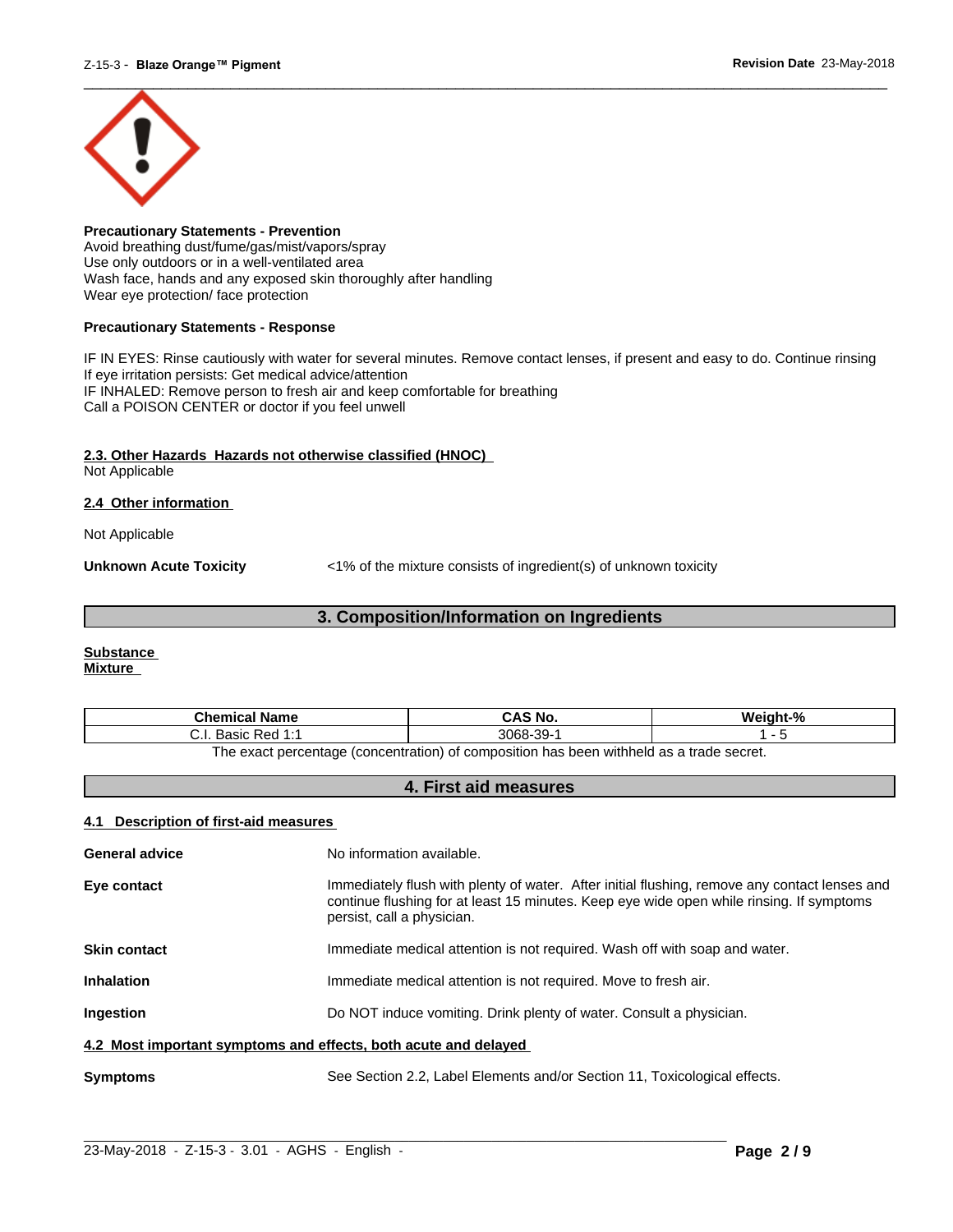### **4.3 Indication of any immediate medical attention and special treatment needed**

**Notes to physician** Treat symptomatically.

# **5. Fire-Fighting Measures**

 $\overline{\phantom{a}}$  ,  $\overline{\phantom{a}}$  ,  $\overline{\phantom{a}}$  ,  $\overline{\phantom{a}}$  ,  $\overline{\phantom{a}}$  ,  $\overline{\phantom{a}}$  ,  $\overline{\phantom{a}}$  ,  $\overline{\phantom{a}}$  ,  $\overline{\phantom{a}}$  ,  $\overline{\phantom{a}}$  ,  $\overline{\phantom{a}}$  ,  $\overline{\phantom{a}}$  ,  $\overline{\phantom{a}}$  ,  $\overline{\phantom{a}}$  ,  $\overline{\phantom{a}}$  ,  $\overline{\phantom{a}}$ 

#### **5.1 Extinguishing media**

#### **Suitable extinguishing media**

Use extinguishing measures that are appropriate to local circumstances and the surrounding environment.

**Unsuitable Extinguishing Media** None.

#### **5.2 Special hazards arising from the substance or mixture**

#### **Special Hazard**

None known based on information supplied.

**Hazardous Combustion Products** Carbon oxides. Nitrogen oxides (NOx).

#### **Explosion Data**

#### **Sensitivity to Mechanical Impact** None.

**Sensitivity to Static Discharge** Fine dust dispersed in air, in sufficient concentrations, and in the presence of an ignition source is a potential dust explosion hazard.

#### **5.3 Advice for firefighters**

As in any fire, wear self-contained breathing apparatus pressure-demand, MSHA/NIOSH (approved or equivalent) and full protective gear.

### **6. Accidental Release Measures**

#### **6.1 Personal precautions, protective equipment and emergency procedures**

Ensure adequate ventilation, especially in confined areas. Use personal protective equipment.

#### **6.2 Environmental precautions**

Dust deposits should not be allowed to accumulate on surfaces as these may form an explosive mixture if they are released into the atmosphere in sufficient concentration. Avoid dispersal of dust in the air (i.e., cleaning dusty surfaces with compressed air). Nonsparking tools should be used. Prevent product from entering drains.

#### **6.3 Methods and materials for containment and cleaning up**

| <b>Methods for Containment</b> | Prevent dust cloud. Cover powder spill with plastic sheet or tarp to minimize spreading.                                                                                                                                                                                                                                                                                                |
|--------------------------------|-----------------------------------------------------------------------------------------------------------------------------------------------------------------------------------------------------------------------------------------------------------------------------------------------------------------------------------------------------------------------------------------|
| Methods for cleaning up        | Avoid dust formation. Take precautionary measures against static discharges. Do not dry<br>sweep dust. Wet dust with water before sweeping or use a vacuum to collect dust. Use<br>personal protective equipment. Take up mechanically and collect in suitable container for<br>disposal. Prevent product from entering drains. Keep in suitable and closed containers for<br>disposal. |

#### **7. Handling and storage**

#### **7.1 Precautions for safe handling**

Advice on safe handling **Avoid dust formation. Take precautionary measures against static discharges. Fine dust** dispersed in air may ignite. Wear personal protective equipment.

 $\_$  ,  $\_$  ,  $\_$  ,  $\_$  ,  $\_$  ,  $\_$  ,  $\_$  ,  $\_$  ,  $\_$  ,  $\_$  ,  $\_$  ,  $\_$  ,  $\_$  ,  $\_$  ,  $\_$  ,  $\_$  ,  $\_$  ,  $\_$  ,  $\_$  ,  $\_$  ,  $\_$  ,  $\_$  ,  $\_$  ,  $\_$  ,  $\_$  ,  $\_$  ,  $\_$  ,  $\_$  ,  $\_$  ,  $\_$  ,  $\_$  ,  $\_$  ,  $\_$  ,  $\_$  ,  $\_$  ,  $\_$  ,  $\_$  ,

**Hygiene measures** Handle in accordance with good industrial hygiene and safety practice.

**7.2 Conditions for safe storage, including any incompatibilities**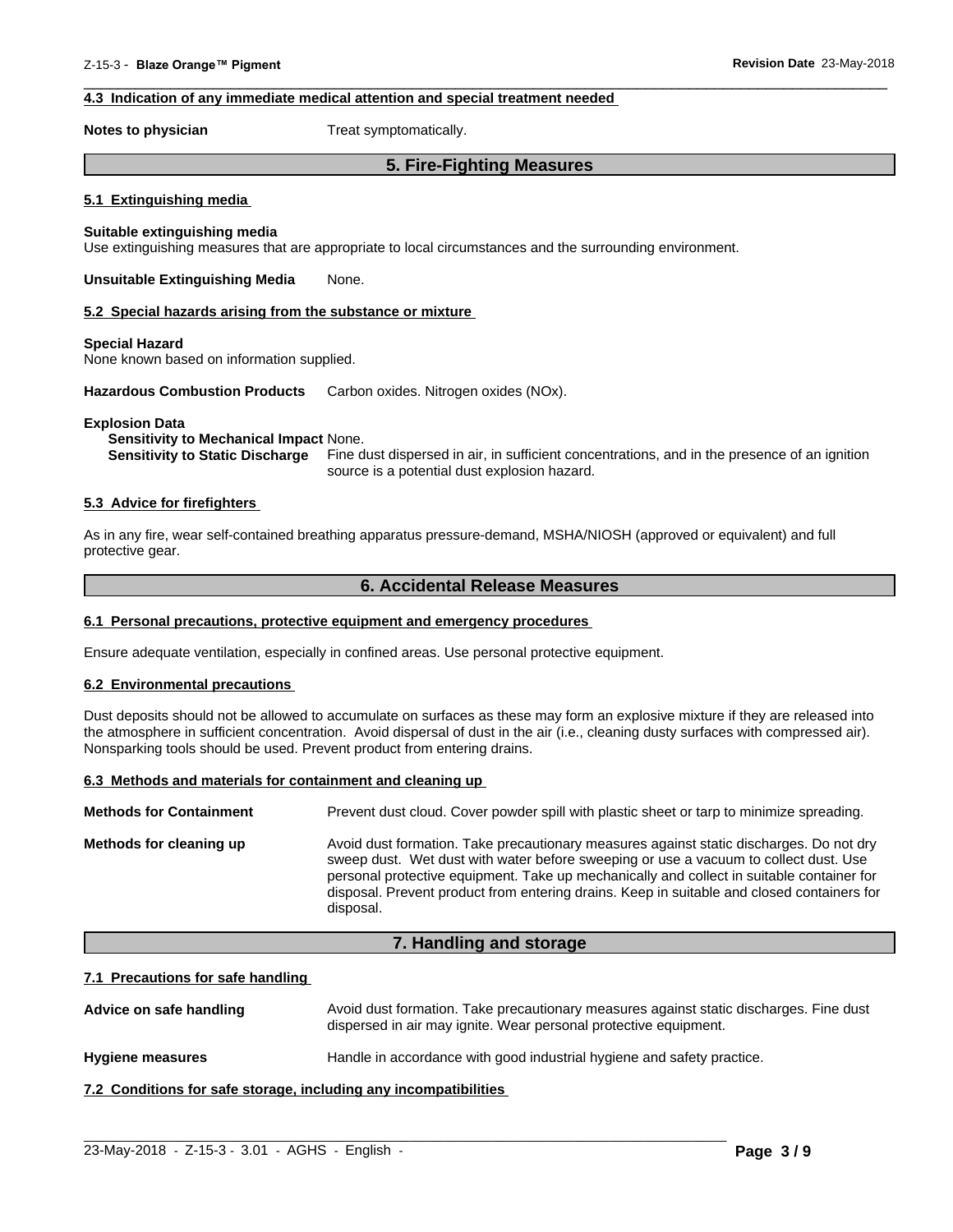| <b>Storage Conditions</b> | Keep tightly closed in a dry and cool place. |
|---------------------------|----------------------------------------------|
| <b>Materials to Avoid</b> | No materials to be especially mentioned.     |

# **8. Exposure controls/personal protection**

 $\overline{\phantom{a}}$  ,  $\overline{\phantom{a}}$  ,  $\overline{\phantom{a}}$  ,  $\overline{\phantom{a}}$  ,  $\overline{\phantom{a}}$  ,  $\overline{\phantom{a}}$  ,  $\overline{\phantom{a}}$  ,  $\overline{\phantom{a}}$  ,  $\overline{\phantom{a}}$  ,  $\overline{\phantom{a}}$  ,  $\overline{\phantom{a}}$  ,  $\overline{\phantom{a}}$  ,  $\overline{\phantom{a}}$  ,  $\overline{\phantom{a}}$  ,  $\overline{\phantom{a}}$  ,  $\overline{\phantom{a}}$ 

### **8.1 Exposure Guidelines**

# **8.2 Appropriate engineering controls**

| <b>Engineering Measures</b> | Showers              |  |
|-----------------------------|----------------------|--|
|                             | Eyewash stations     |  |
|                             | Ventilation systems. |  |

### **8.3 Individual protection measures, such as personal protective equipment**

| <b>Eve/Face Protection</b>    | Safety glasses with side-shields.                                                                              |
|-------------------------------|----------------------------------------------------------------------------------------------------------------|
| Skin and body protection      | Wear chemical resistant footwear and clothing such as gloves, an apron or a whole body<br>suit as appropriate. |
| <b>Respiratory protection</b> | . NIOSH/MSHA approved respiratory protection should be worn if exposure is anticipated.                        |
| <b>Hygiene measures</b>       | See section 7 for more information                                                                             |

 $\_$  ,  $\_$  ,  $\_$  ,  $\_$  ,  $\_$  ,  $\_$  ,  $\_$  ,  $\_$  ,  $\_$  ,  $\_$  ,  $\_$  ,  $\_$  ,  $\_$  ,  $\_$  ,  $\_$  ,  $\_$  ,  $\_$  ,  $\_$  ,  $\_$  ,  $\_$  ,  $\_$  ,  $\_$  ,  $\_$  ,  $\_$  ,  $\_$  ,  $\_$  ,  $\_$  ,  $\_$  ,  $\_$  ,  $\_$  ,  $\_$  ,  $\_$  ,  $\_$  ,  $\_$  ,  $\_$  ,  $\_$  ,  $\_$  ,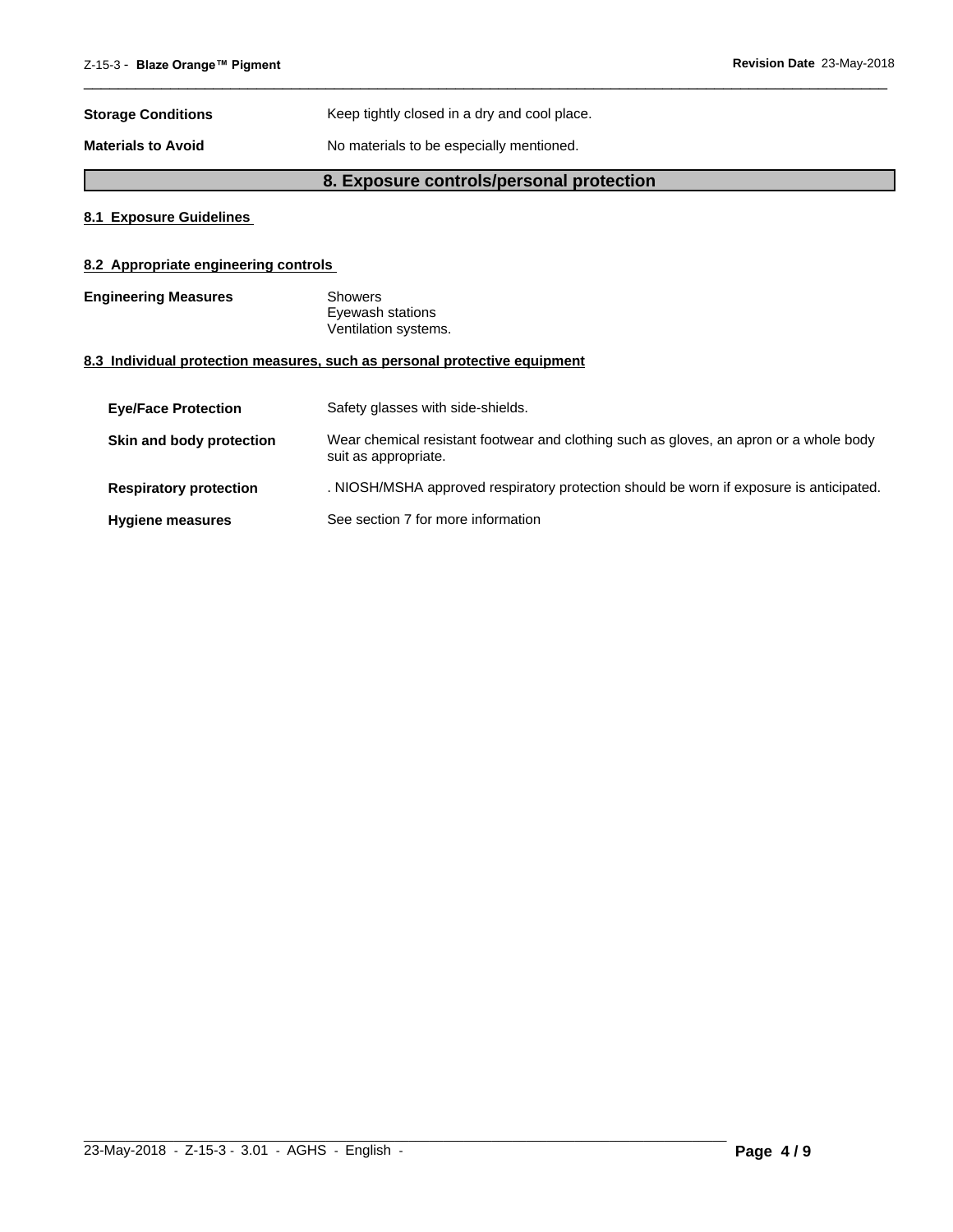# **9. Physical and chemical properties**

 $\overline{\phantom{a}}$  ,  $\overline{\phantom{a}}$  ,  $\overline{\phantom{a}}$  ,  $\overline{\phantom{a}}$  ,  $\overline{\phantom{a}}$  ,  $\overline{\phantom{a}}$  ,  $\overline{\phantom{a}}$  ,  $\overline{\phantom{a}}$  ,  $\overline{\phantom{a}}$  ,  $\overline{\phantom{a}}$  ,  $\overline{\phantom{a}}$  ,  $\overline{\phantom{a}}$  ,  $\overline{\phantom{a}}$  ,  $\overline{\phantom{a}}$  ,  $\overline{\phantom{a}}$  ,  $\overline{\phantom{a}}$ 

## **9.1 Information on basic physical and chemical properties**

| <b>Physical state</b><br>Appearance                      | Solid<br>Powder                                 | Color                                                | Orange                   |
|----------------------------------------------------------|-------------------------------------------------|------------------------------------------------------|--------------------------|
|                                                          |                                                 |                                                      |                          |
| Odor                                                     | Mild                                            | <b>Odor Threshold</b>                                | No information available |
|                                                          |                                                 |                                                      |                          |
| <b>Property</b>                                          | <b>Values</b>                                   | Remarks • Methods                                    |                          |
| pН                                                       | Not Applicable                                  |                                                      |                          |
| Melting/freezing point                                   | 138 - 155 °C                                    | No information available                             |                          |
| <b>Boiling point/boiling range</b><br><b>Flash Point</b> | Not applicable<br>Not Applicable Not applicable | No information available                             |                          |
| <b>Evaporation rate</b>                                  | Not Applicable                                  | No information available                             |                          |
| Flammability (solid, gas)                                |                                                 | No information available                             |                          |
| <b>Flammability Limits in Air</b>                        |                                                 |                                                      |                          |
| upper flammability limit                                 |                                                 | No information available                             |                          |
| lower flammability limit                                 |                                                 | No information available                             |                          |
| Vapor pressure                                           |                                                 | No information available                             |                          |
| Vapor density                                            |                                                 | No information available                             |                          |
| <b>Specific Gravity</b>                                  | 1.2                                             |                                                      |                          |
| <b>Water solubility</b>                                  | Insoluble in water                              |                                                      |                          |
| Solubility in other solvents                             |                                                 | No information available                             |                          |
| <b>Partition coefficient</b>                             |                                                 | No information available                             |                          |
| <b>Autoignition temperature</b>                          |                                                 | No information available                             |                          |
| <b>Decomposition temperature</b>                         |                                                 | No information available                             |                          |
| <b>Viscosity, kinematic</b>                              |                                                 | No information available<br>No information available |                          |
| Viscosity, dynamic                                       |                                                 |                                                      |                          |
| <b>Explosive properties</b>                              | Fine dust dispersed in air may ignite           |                                                      |                          |
| <b>Oxidizing Properties</b>                              |                                                 | No information available                             |                          |
|                                                          |                                                 |                                                      |                          |
| $A \wedge A$ and $A \wedge B$ and $A \wedge B$           |                                                 |                                                      |                          |

#### **9.2 Other information Volatile organic compounds (VOC)** None **content**

# **10. Stability and Reactivity**

 $\_$  ,  $\_$  ,  $\_$  ,  $\_$  ,  $\_$  ,  $\_$  ,  $\_$  ,  $\_$  ,  $\_$  ,  $\_$  ,  $\_$  ,  $\_$  ,  $\_$  ,  $\_$  ,  $\_$  ,  $\_$  ,  $\_$  ,  $\_$  ,  $\_$  ,  $\_$  ,  $\_$  ,  $\_$  ,  $\_$  ,  $\_$  ,  $\_$  ,  $\_$  ,  $\_$  ,  $\_$  ,  $\_$  ,  $\_$  ,  $\_$  ,  $\_$  ,  $\_$  ,  $\_$  ,  $\_$  ,  $\_$  ,  $\_$  ,

#### **10.1 Reactivity**

No dangerous reaction known under conditions of normal use

# **10.2 Chemical stability**

Stable

#### **10.3 Possibility of hazardous reactions**

None under normal processing.

#### **10.4 Conditions to Avoid**

Dust formation. Take precautionary measures against static discharges.

#### **10.5 Incompatible Materials**

None known based on information supplied.

#### **10.6 Hazardous Decomposition Products**

None known based on information supplied.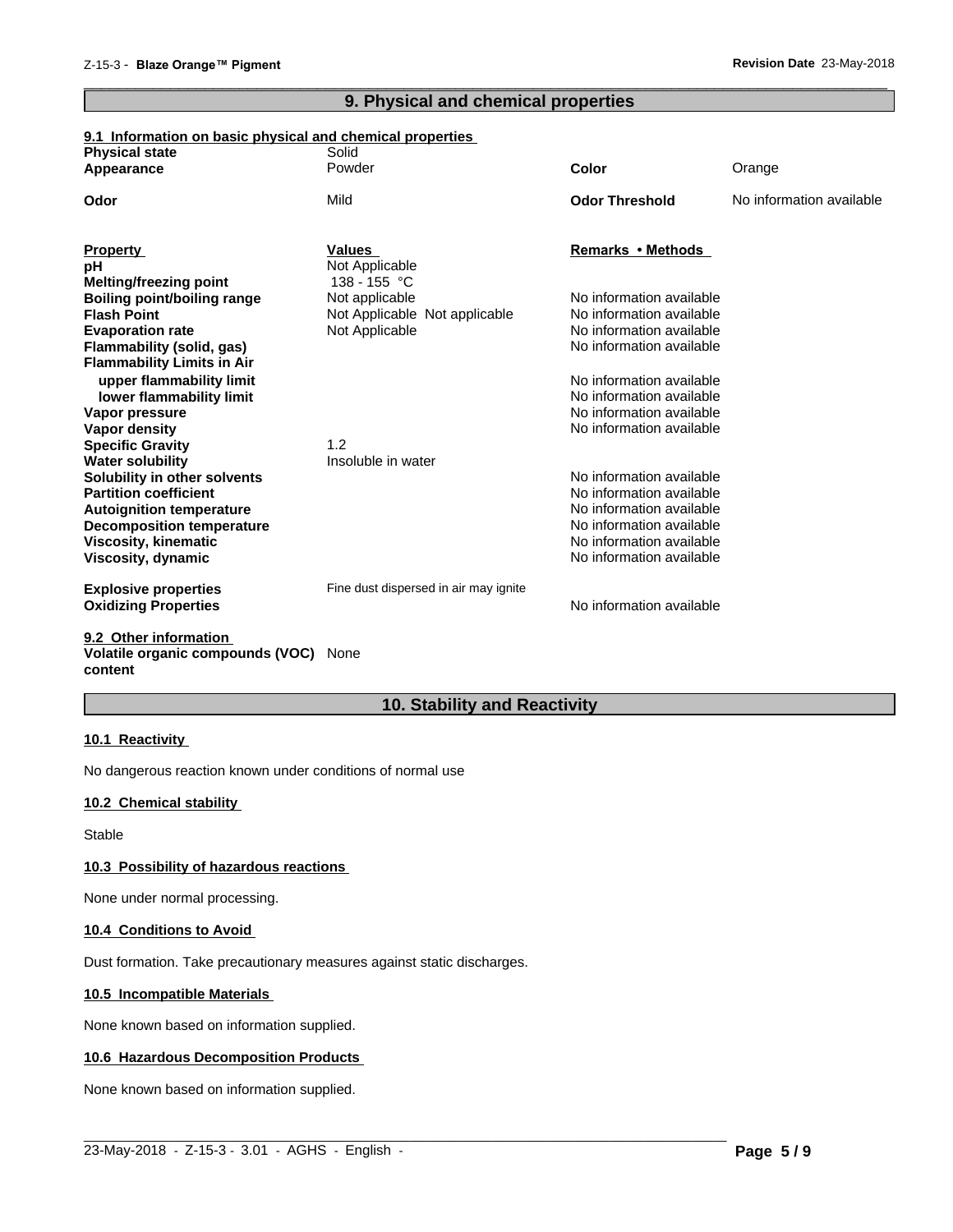# **11. Toxicological information**

 $\overline{\phantom{a}}$  ,  $\overline{\phantom{a}}$  ,  $\overline{\phantom{a}}$  ,  $\overline{\phantom{a}}$  ,  $\overline{\phantom{a}}$  ,  $\overline{\phantom{a}}$  ,  $\overline{\phantom{a}}$  ,  $\overline{\phantom{a}}$  ,  $\overline{\phantom{a}}$  ,  $\overline{\phantom{a}}$  ,  $\overline{\phantom{a}}$  ,  $\overline{\phantom{a}}$  ,  $\overline{\phantom{a}}$  ,  $\overline{\phantom{a}}$  ,  $\overline{\phantom{a}}$  ,  $\overline{\phantom{a}}$ 

### **11.1 Acute toxicity**

#### **Numerical measures of toxicity: Product Information**

| ∟D50<br>Oral:                  | Dermal:                   |
|--------------------------------|---------------------------|
| 5.300<br>mg/kg (rat)<br>Ð<br>. | 3,000<br>mg/kg (rat)<br>. |

#### **The following values are calculated based on chapter 3.1 of the GHS document**

**Unknown Acute Toxicity** <1% of the mixture consists of ingredient(s) of unknown toxicity

**Oral LD50** 44,455.00 mg/kg<br> **LC50 (Dust/Mist)** 4.96 mg/l **LC50** (Dust/Mist)

#### **Numerical measures of toxicity: Component Information**

| <b>Chemical Name</b>                       | LD50 Oral           | <b>LD50 Dermal</b>               | ∟C50 Inhalation          |
|--------------------------------------------|---------------------|----------------------------------|--------------------------|
| Basic<br>$\sim$<br><b>Dod 1.1</b><br>veu i | Rat<br>449<br>ma/kc | 2,500<br>(rat)<br>mg/kg (<br>. . | 0.05<br>ma/l<br>(4 hour) |
| 3068-39-                                   |                     |                                  |                          |

 $\_$  ,  $\_$  ,  $\_$  ,  $\_$  ,  $\_$  ,  $\_$  ,  $\_$  ,  $\_$  ,  $\_$  ,  $\_$  ,  $\_$  ,  $\_$  ,  $\_$  ,  $\_$  ,  $\_$  ,  $\_$  ,  $\_$  ,  $\_$  ,  $\_$  ,  $\_$  ,  $\_$  ,  $\_$  ,  $\_$  ,  $\_$  ,  $\_$  ,  $\_$  ,  $\_$  ,  $\_$  ,  $\_$  ,  $\_$  ,  $\_$  ,  $\_$  ,  $\_$  ,  $\_$  ,  $\_$  ,  $\_$  ,  $\_$  ,

#### **11.2 Information on toxicologicaleffects**

#### **Skin corrosion/irritation**

Product Information • May cause irritation Component Information

 $\overline{\cdot}$  No information available

#### **Serious eye damage/eye irritation**

Product Information • Irritating to eyes Component Information • No information available

#### **Respiratory or skin sensitization**

Product Information • May be harmful if inhaled Component Information • No information available

#### **Germ cell mutagenicity**

Product Information • No information available Component Information • No information available

#### **Carcinogenicity**

Product Information • Contains no ingredient listed as a carcinogen Component Information • No information available

### **Reproductive toxicity**

Product Information • No information available Component Information • No information available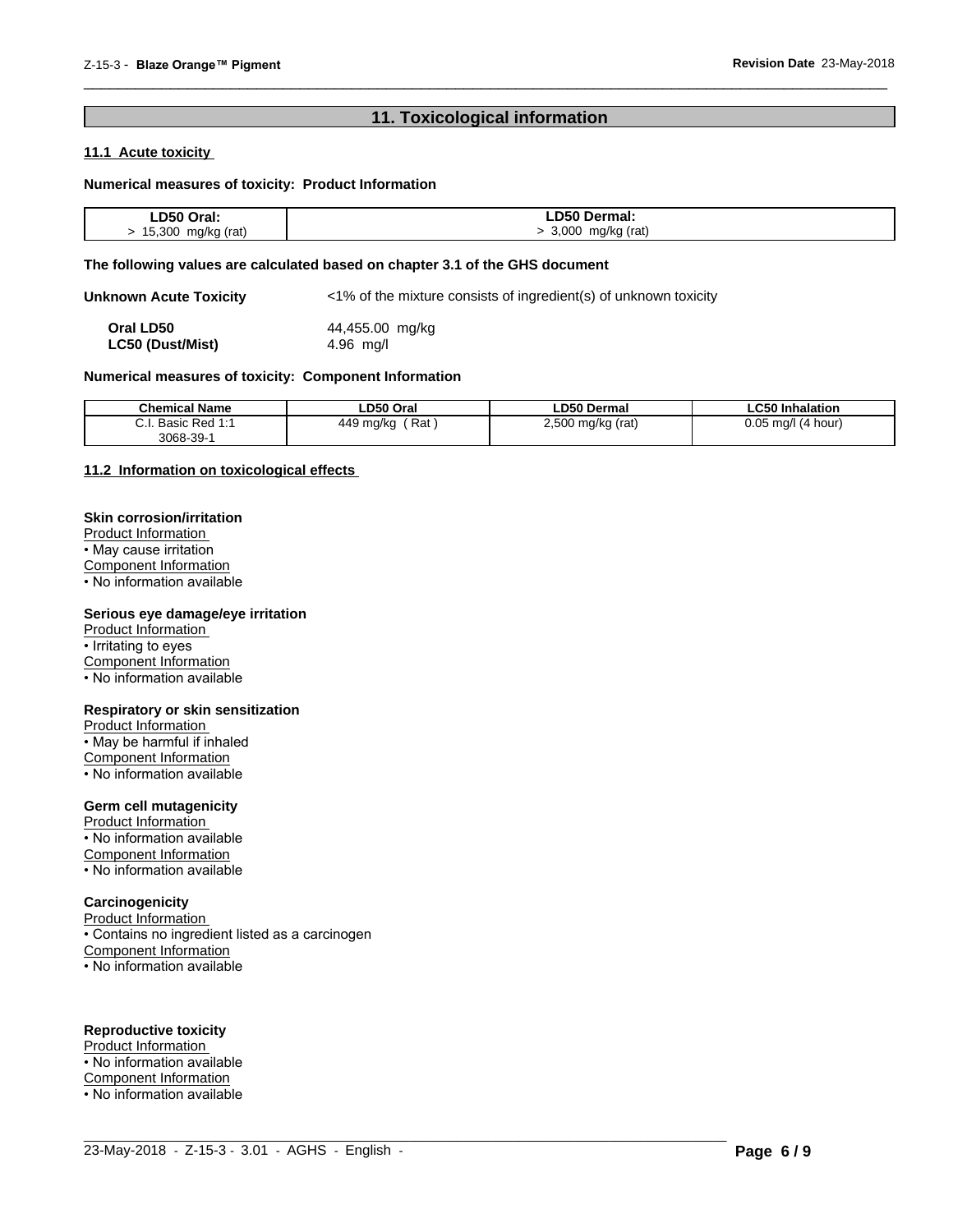#### **STOT - single exposure** No information available

#### **STOT - repeated exposure**

• No known effect

#### **Other adverse effects**

Product Information • No information available Component Information • No information available

**Aspiration hazard** Product Information • No information available Component Information • No information available

# **12. Ecological information**

 $\overline{\phantom{a}}$  ,  $\overline{\phantom{a}}$  ,  $\overline{\phantom{a}}$  ,  $\overline{\phantom{a}}$  ,  $\overline{\phantom{a}}$  ,  $\overline{\phantom{a}}$  ,  $\overline{\phantom{a}}$  ,  $\overline{\phantom{a}}$  ,  $\overline{\phantom{a}}$  ,  $\overline{\phantom{a}}$  ,  $\overline{\phantom{a}}$  ,  $\overline{\phantom{a}}$  ,  $\overline{\phantom{a}}$  ,  $\overline{\phantom{a}}$  ,  $\overline{\phantom{a}}$  ,  $\overline{\phantom{a}}$ 

### **12.1 Toxicity**

**Ecotoxicity No information available** 

 $<$  1 % of the mixture consists of components(s) of unknown hazards to the aquatic environment

#### **Ecotoxicity effects**

# **12.2 Persistence and degradability**

No information available.

#### **12.3 Bioaccumulative potential**

Discharge into the environment must be avoided

#### **12.4 Mobility in soil**

No information available.

#### **12.5 Other adverse effects**

No information available

# **13. Disposal Considerations**

#### **13.1 Waste treatment methods**

Dispose of in accordance with federal, state, and local regulations.

# **14. Transport Information**

| <u>DOT</u>  | Not regulated |
|-------------|---------------|
| <b>MEX</b>  | Not regulated |
| <b>IMDG</b> | Not regulated |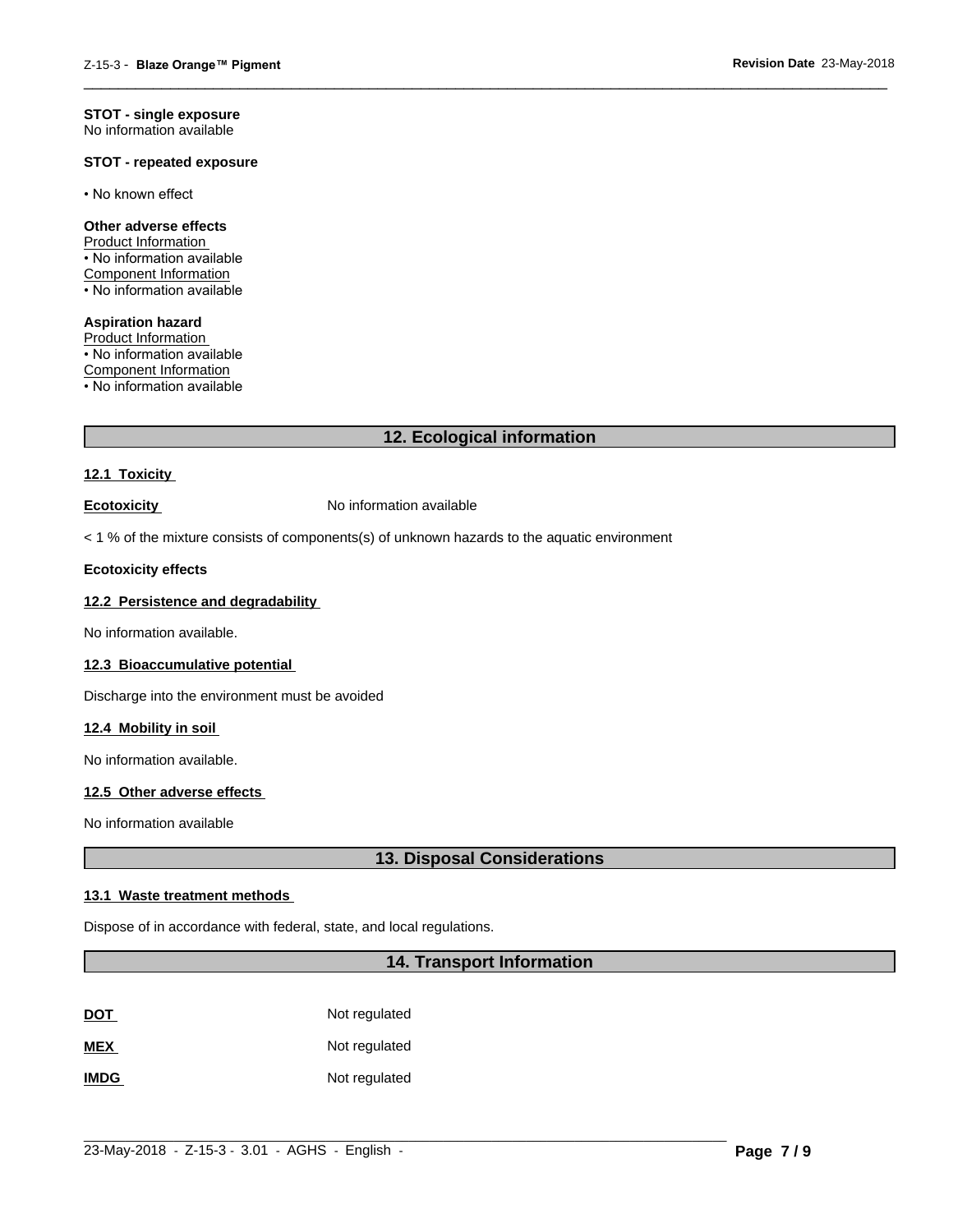$\overline{\phantom{a}}$  ,  $\overline{\phantom{a}}$  ,  $\overline{\phantom{a}}$  ,  $\overline{\phantom{a}}$  ,  $\overline{\phantom{a}}$  ,  $\overline{\phantom{a}}$  ,  $\overline{\phantom{a}}$  ,  $\overline{\phantom{a}}$  ,  $\overline{\phantom{a}}$  ,  $\overline{\phantom{a}}$  ,  $\overline{\phantom{a}}$  ,  $\overline{\phantom{a}}$  ,  $\overline{\phantom{a}}$  ,  $\overline{\phantom{a}}$  ,  $\overline{\phantom{a}}$  ,  $\overline{\phantom{a}}$ **IATA** Not regulated

# **15. Regulatory information**

#### **15.1 International Inventories**

| <b>TSCA</b>          | Complies                 |
|----------------------|--------------------------|
| <b>DSL</b>           | Complies                 |
| <b>EINECS/ELINCS</b> | Complies                 |
| <b>ENCS</b>          |                          |
| <b>IECSC</b>         | Complies                 |
| <b>KECL</b>          | $\overline{\phantom{0}}$ |
| <b>PICCS</b>         | -                        |
| <b>AICS</b>          | -                        |
| <b>NZIoC</b>         | -                        |

 **TSCA** - United States Toxic Substances Control Act Section 8(b) Inventory

 **DSL** - Canadian Domestic Substances List

 **EINECS/ELINCS** - European Inventory of Existing Chemical Substances/European List of Notified Chemical Substances

 **PICCS** - Philippines Inventory of Chemicals and Chemical Substances

 **ENCS** - Japan Existing and New Chemical Substances

 **IECSC** - China Inventory of Existing Chemical Substances

 **KECL** - Korean Existing and Evaluated Chemical Substances

 **PICCS** - Philippines Inventory of Chemicals and Chemical Substances

 **AICS** - Australian Inventory of Chemical Substances

 **NZIoC** - New Zealand Inventory of Chemicals

#### **15.2 U.S. Federal Regulations**

#### **SARA 313**

Section 313 of Title III of the Superfund Amendments and Reauthorization Act of 1986 (SARA). This product contains a chemical or chemicals which are subject to the reporting requirements of the Act and Title 40 of the Code of Federal Regulations, Part 372:

| <b>Chemical Name</b>        | 313<br>Threshold Values<br>SARA<br>. .<br>% | Weight-%  |
|-----------------------------|---------------------------------------------|-----------|
| Resin<br>Compound)<br>(∠inc |                                             | 100<br>90 |
|                             |                                             |           |

#### **15.3 Pesticide Information**

Not applicable

#### **15.4 U.S. State Regulations**

#### **California Proposition 65**

This product contains the following Proposition 65 chemicals:

| <b>Chemical Name</b><br>C.I. Basic Violet 10 - 81-88-9 |                        |                              | California Prop. 65<br>Carcinogen |                                           |
|--------------------------------------------------------|------------------------|------------------------------|-----------------------------------|-------------------------------------------|
|                                                        |                        |                              |                                   |                                           |
|                                                        |                        | <b>16. Other information</b> |                                   |                                           |
| <b>NFPA</b>                                            | <b>Health Hazard -</b> | Flammability -               | Instability -                     | <b>Physical and chemical</b><br>hazards - |
| <b>HMIS</b>                                            | <b>Health Hazard 2</b> | <b>Flammability 1</b>        | <b>Physical Hazard 0</b>          | Personal protection X                     |

 $\_$  ,  $\_$  ,  $\_$  ,  $\_$  ,  $\_$  ,  $\_$  ,  $\_$  ,  $\_$  ,  $\_$  ,  $\_$  ,  $\_$  ,  $\_$  ,  $\_$  ,  $\_$  ,  $\_$  ,  $\_$  ,  $\_$  ,  $\_$  ,  $\_$  ,  $\_$  ,  $\_$  ,  $\_$  ,  $\_$  ,  $\_$  ,  $\_$  ,  $\_$  ,  $\_$  ,  $\_$  ,  $\_$  ,  $\_$  ,  $\_$  ,  $\_$  ,  $\_$  ,  $\_$  ,  $\_$  ,  $\_$  ,  $\_$  ,

*Ceiling* (C) *DOT (Department of Transportation)*

*EPA (Environmental Protection Agency)*

*IARC (International Agency for Research on Cancer)*

*International Air Transport Association (IATA)*